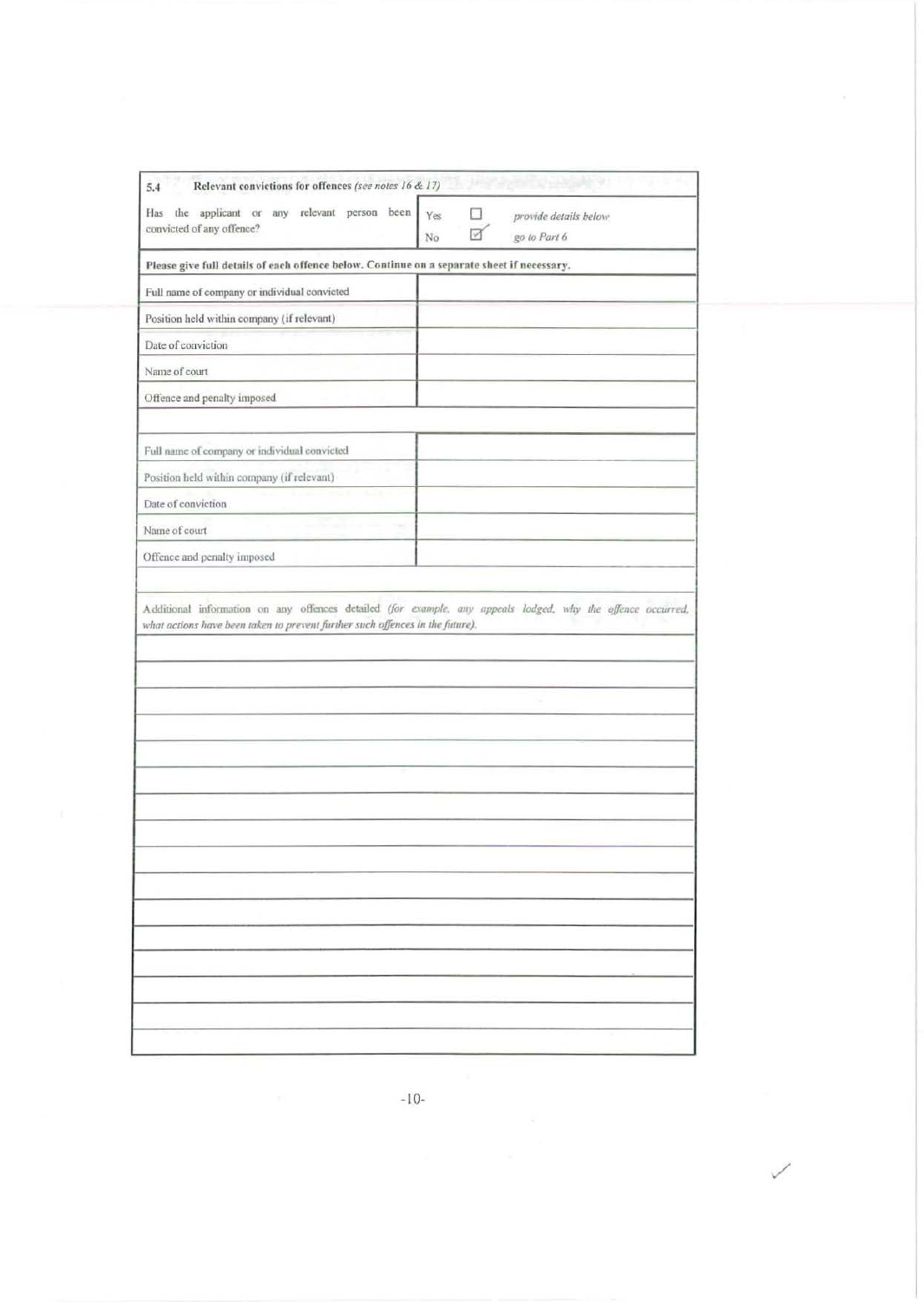| Document                                                                                                                                                                                                                                                      | No. of copies | Included?       |
|---------------------------------------------------------------------------------------------------------------------------------------------------------------------------------------------------------------------------------------------------------------|---------------|-----------------|
| Completed application form                                                                                                                                                                                                                                    | 6             | ☑               |
| Continuation sheets - numbered and cross referenced to the section they<br>apply to and signed and dated by the applicant                                                                                                                                     | 6             | $\sqrt{ }$      |
| Company registration or partnership documents                                                                                                                                                                                                                 | $\mathbf{I}$  | M               |
| Site location plan                                                                                                                                                                                                                                            | 6             | M               |
| Evidence of land ownership or written undertaking from site owner                                                                                                                                                                                             | 1             | М               |
| Copy of planning permission                                                                                                                                                                                                                                   | $\mathbf{I}$  | $\triangledown$ |
| Financial information, including site expenditure plan                                                                                                                                                                                                        | 1             | ☑               |
| Statement(s) of qualifying experience                                                                                                                                                                                                                         | I of each     | $\triangledown$ |
| Working plan, including:<br>a written statement<br>plans<br>detail drawings with a full contents list of plan titles, dates and<br>unique plan/drawing reference numbers<br>(see "Guidance Notes on the New Waste Management Licensing System",<br>Chapter 5) | 6             |                 |
| Letter requesting commercial confidentiality                                                                                                                                                                                                                  |               |                 |

 $\mathbb X$ 

### Part 6 - Completion of Application

| 6.2                        | Other relevant documents included with this application |
|----------------------------|---------------------------------------------------------|
| Document<br><b>ENTILE</b>  |                                                         |
| Title                      |                                                         |
| Date                       |                                                         |
| Reference number           |                                                         |
| Document                   |                                                         |
| Title                      |                                                         |
| Date                       |                                                         |
| Reference number           |                                                         |
| Document                   |                                                         |
| Title                      |                                                         |
| <b>STAR</b><br><b>Date</b> |                                                         |
| Reference number           |                                                         |

 $\ast.$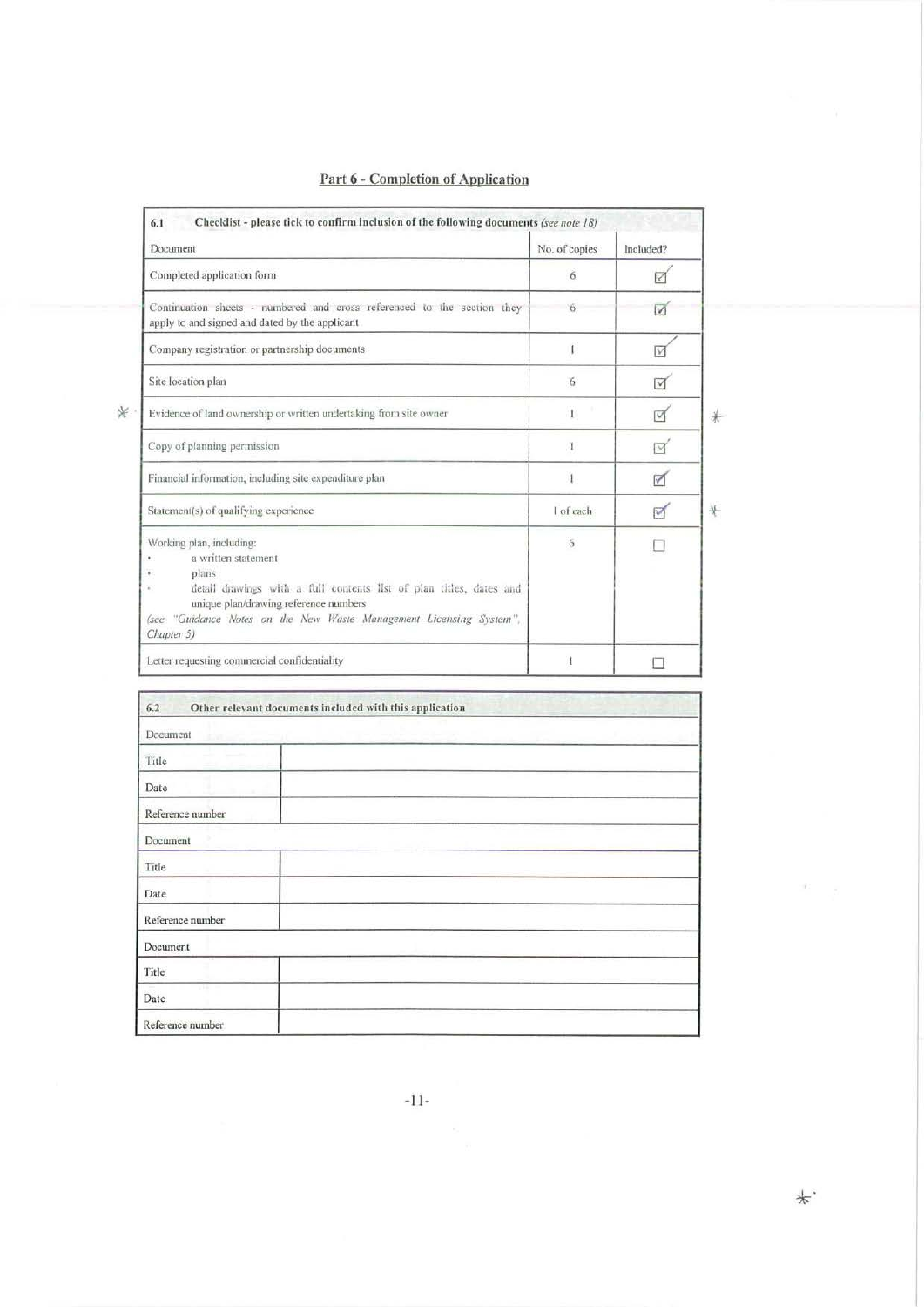#### Part 7 - Declaration

Any person who, in support of an application made for a Waste Management Licence, knowingly or recklessly makes a statement that is false or misleading in a material particular commits an offence under Article 100 of the Waste Management (Jersey) Law 2005 and is liable to imprisonment for a term not exceeding two years or to a fine, or both.

I/we certify that this information is correct.

I/we hereby apply for a waste management licence in respect of the particulars described in this application (including working plan and supporting documentation) *(see note20)* 

| Signature(s)          |                                                                                                                                                                                                                                                                                                                              |
|-----------------------|------------------------------------------------------------------------------------------------------------------------------------------------------------------------------------------------------------------------------------------------------------------------------------------------------------------------------|
| For applications from | Please note that applicants must sign the declaration themselves, even if an agent is acting<br>on their behalf. An unsigned or incorrectly signed application will not be accepted.<br>more than one person - all applicants must sign below<br>a company or other corporate body - an authorised person should sign below. |
| <b>Signature</b>      |                                                                                                                                                                                                                                                                                                                              |
| Name                  | TORY DA SILVIT                                                                                                                                                                                                                                                                                                               |
| Position              |                                                                                                                                                                                                                                                                                                                              |
| Date                  |                                                                                                                                                                                                                                                                                                                              |
| Signature             |                                                                                                                                                                                                                                                                                                                              |
| Name                  |                                                                                                                                                                                                                                                                                                                              |
| Position              |                                                                                                                                                                                                                                                                                                                              |
| Date                  |                                                                                                                                                                                                                                                                                                                              |
| Signature             |                                                                                                                                                                                                                                                                                                                              |
| Name                  |                                                                                                                                                                                                                                                                                                                              |
| Position              |                                                                                                                                                                                                                                                                                                                              |
| Date                  |                                                                                                                                                                                                                                                                                                                              |

JWL001 v 3.1, 4 August 2006

 $\checkmark$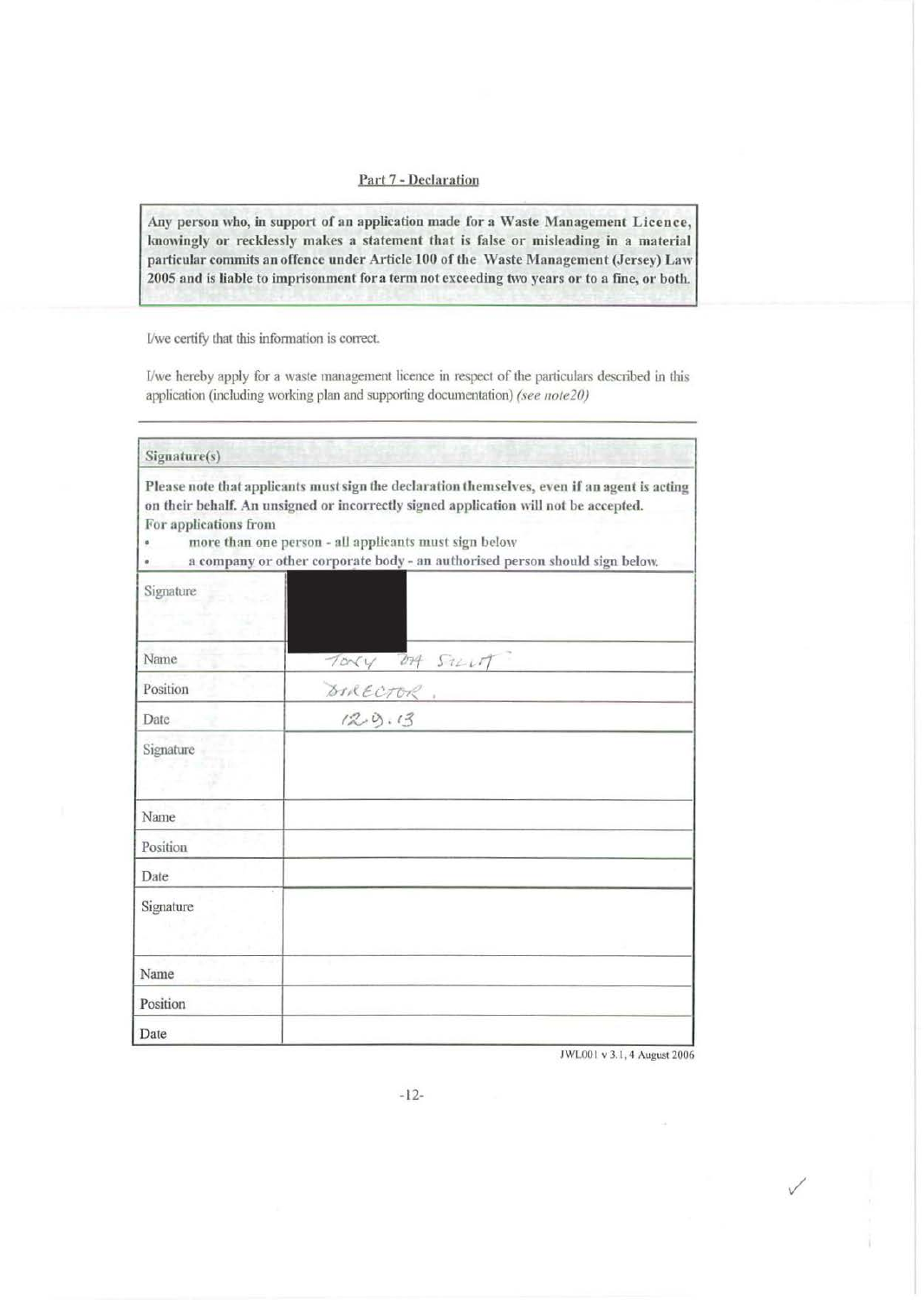# **Appendix**

| sec ref | inclusions                      |  |
|---------|---------------------------------|--|
| 2.1     | Site location maps              |  |
| 2.4     | Landowner's written undertaking |  |
| 2.5/2.6 | Planning confirmation           |  |
| 5.2     | Financial security plan         |  |
| 5.3     | Operational experience          |  |
| 6.1     | Working plan                    |  |
|         |                                 |  |
|         |                                 |  |
|         |                                 |  |
|         |                                 |  |
|         |                                 |  |
|         |                                 |  |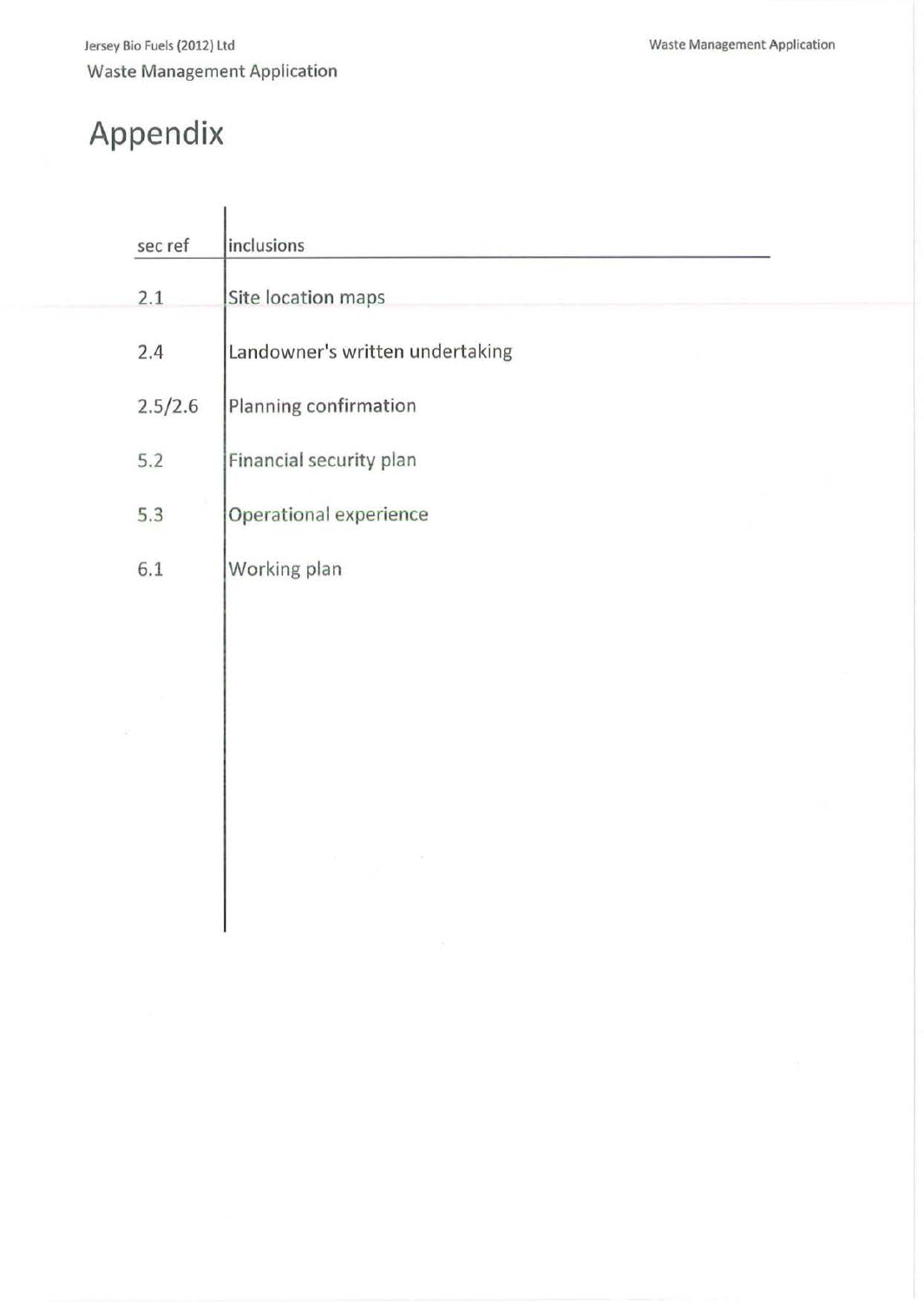# SPARES OF PERSON : FRINGHPPAIN

Find Road Find Postcode Print



э

 $\langle$ 



Main Menu Help Digimap

 $0.000 - 0.000$ 

Lagu L UL L

后介盘后

WM. APALICATION 17EM 2.1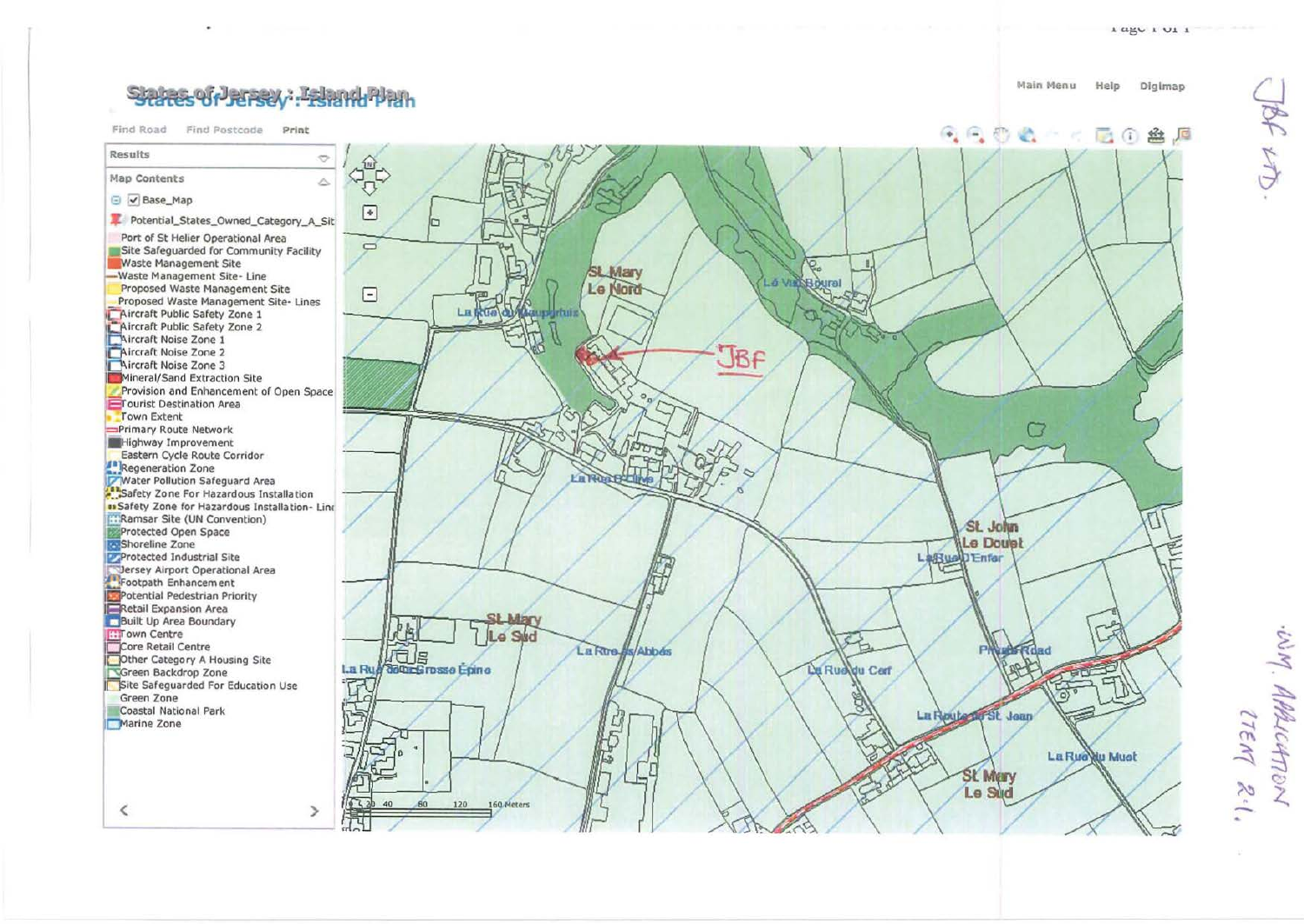#### Find Road Find Postcode Print

 $\ddot{\circ}$ 

 $\geq$ 

Results

 $\,<\,$ 

## 6600 c 00 8 5

Map Contents  $\mathbb A$ **□** √ Base Map Potential\_States\_Owned\_Category\_A\_Sit Port of St Helier Operational Area Site Safeguarded for Community Facility Waste Management Site -Waste Management Site-Line Proposed Waste Management Site Proposed Waste Management Site- Lines Aircraft Public Safety Zone 1 Aircraft Public Safety Zone 2 Aircraft Noise Zone 1 Aircraft Noise Zone 2 Aircraft Noise Zone 3 Mineral/Sand Extraction Site Provision and Enhancement of Open Space Tourist Destination Area Town Extent Primary Route Network **Highway Improvement** Eastern Cycle Route Corridor **Example 2018**<br>**Examplemental School School School School School School School School School School School School School School School School School School School School School School School School School School School Sch** a: Safety Zone for Hazardous Installation- Line **E: Ramsar Site (UN Convention)** Protected Open Space Shoreline Zone Protected Industrial Site Dersey Airport Operational Area There are Airport Operational Archives<br>
Footential Pedestrian Priority<br>
Retail Expansion Area<br>
Built Up Area Boundary **IST** own Centre Core Retail Centre Other Category A Housing Site Green Backdrop Zone Site Safeguarded For Education Use Green Zone Coastal National Park Marine Zone



WM. AAAILATION  $\frac{1}{2}$ .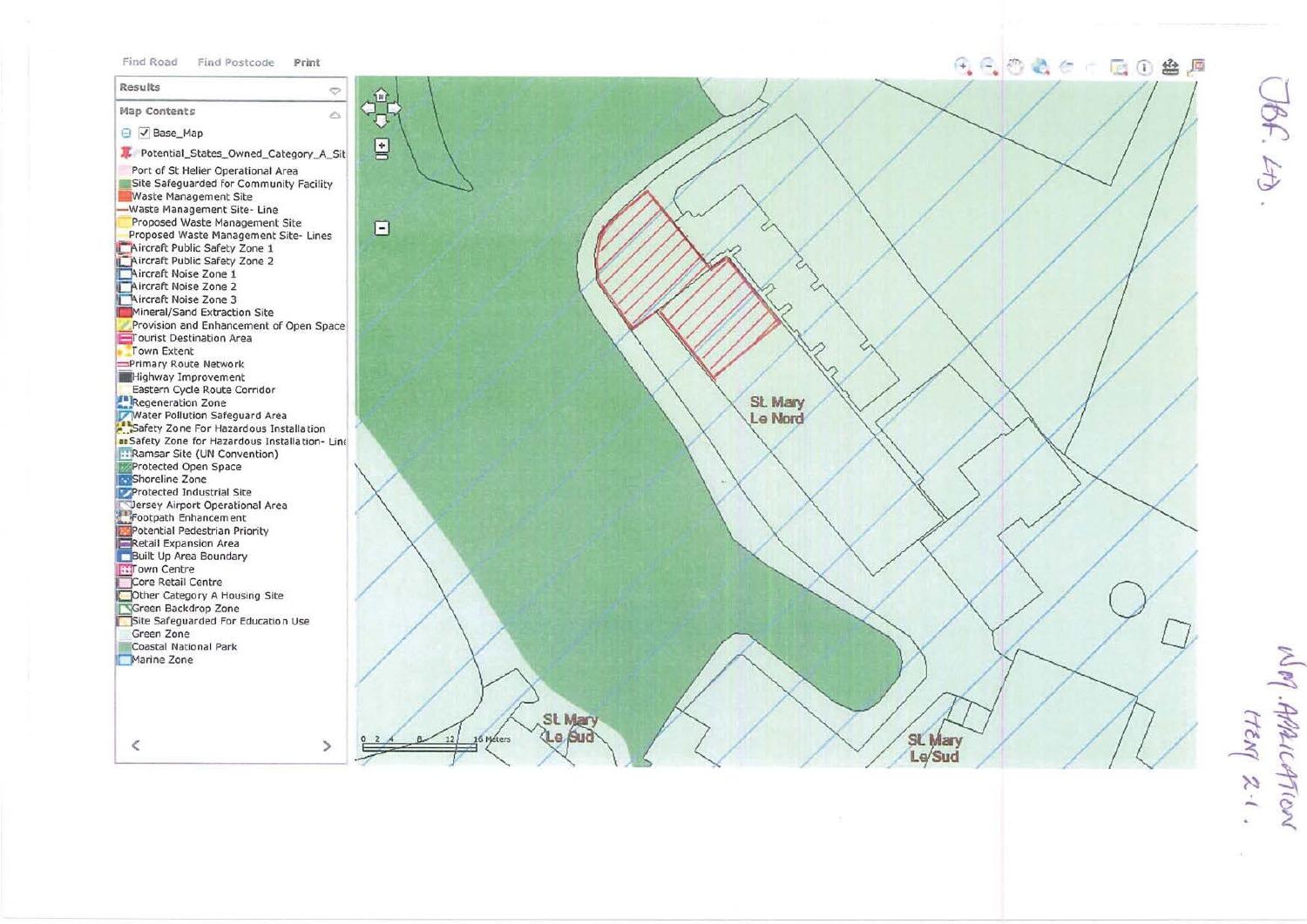Jersey Bio Fuels (2012) Ltd Unit 1, Cheraleen La Rue D'Oiive St Mary, JE3 3BJ

o: 01534 481 221 m: 07797 799 707 (nick) e: info@jerseybiofuels.com w: jerseybiofuels.com

 $W.M.$  APPLICATION.  $TEM$ .  $2-4$ . **JERSEY 1=110 ELS** 

**DATE:** 2.9.13

#### **Ref: Consent to occupy & undertake processing activities**

Dear Ernie,

We are in the process of completing are waste management application and amongst the outstanding items, it has been requested of 'Jersey Bio Fuels' to confirm the following:-

Landlord [ELEF Farming Ltd] to confirm the following

- □ I [landlord] confirm that Jersey Bio Fuels (2012) Ltd are my tenants occupying 'Unit 1' La Cheraleen, La Rue D'Olive, St Marys
- $\Box$  I [landlord] confirm that I am aware and consent to, the activities [processing of waste vegetable oil] of Jersey Bio Fuels (2012) Ltd

Landlord

Landlord's sig

Landlord name Mr Ernest Charles Le Feuvre

**ELEF Farming Ltd** 

Thank you

**Yours Sincerely** 

Tony DA Silva BSc (Hons) Tech IOA CIOB DipHI Director Jersey Bio Fuels (2012) Ltd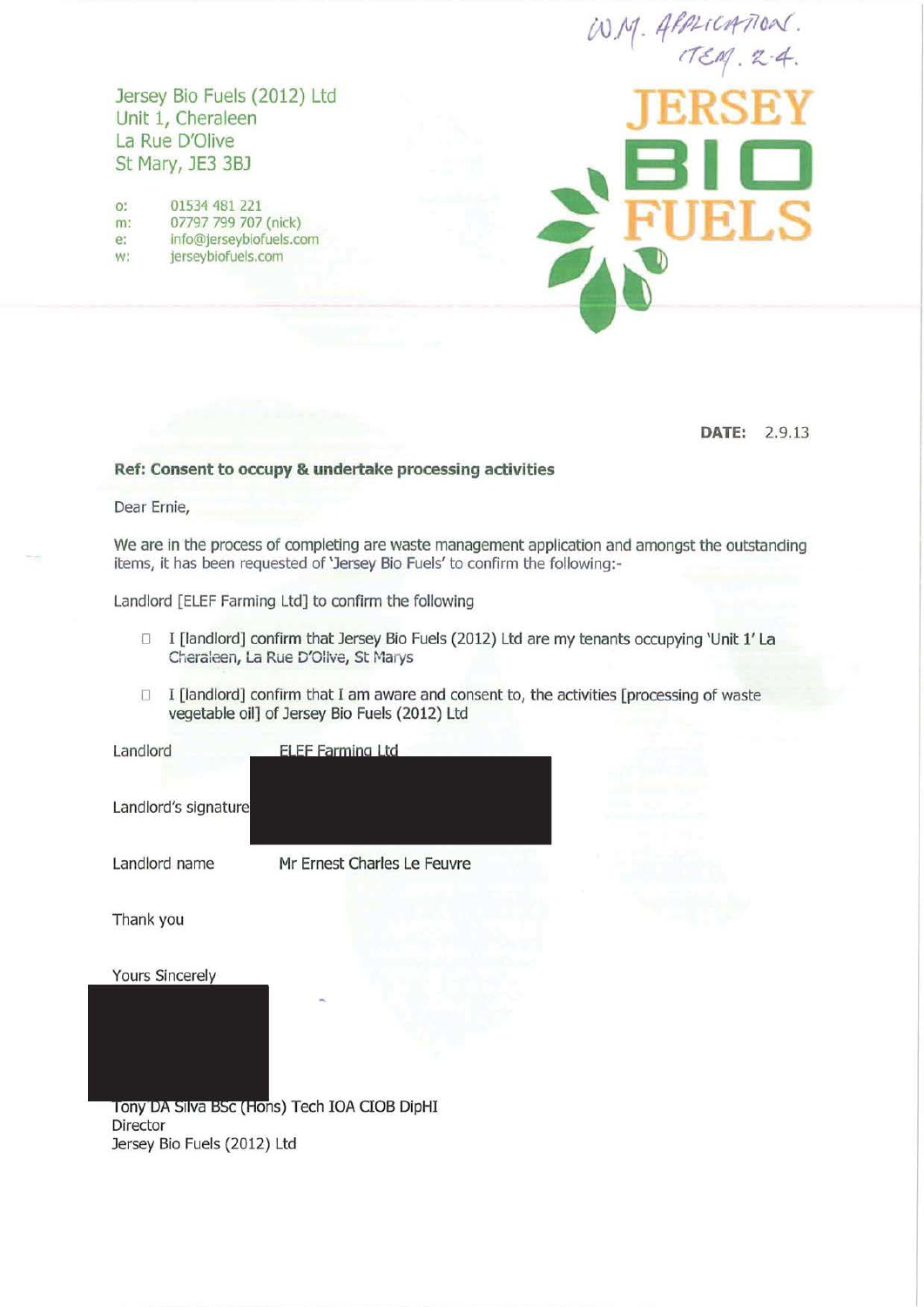$7660$ 

Waste Management Application

 $M$ *M .ft/RICATION cr* crf(. *s.* <sup>2</sup>

27.8.13

Jersey Bio Fuels (2012) Ltd - Financial Security Plan {Part 5; Section 2)

Financial backers of Jersey Bio Fuels {2012) Ltd

directors

Tony Da Silva director/secretary of Jersey Bio Fuels {2012) Ltd owner operator of Cl Surveying Ltd, trading for 5.5 years as is of a good financial standing with income of circa**-** annum

T DaSilva also owns 1 bed unit with income, property let to tenants over past 3 years

owner operator of Initial Developments Ltd, trading for 4.5 years, equally of a good financial standing, 2 apartments with income (in equity of and let lease holdings with income

Russell Ball

director of Jersey Bio Fuels (2012) Ltd

employed as senior project manager at Rowney Sharman for the past 6 years, nett income of - annum

owner of 2nr properties, with one property fully let

owner operator of RB Cost Control Ltd; estimating and quantity surveying

Further information

subsequent to the business purchase we have invested in the the company, including purchasing new plant & equipment

the backers have and will provide funds for continued operation as required